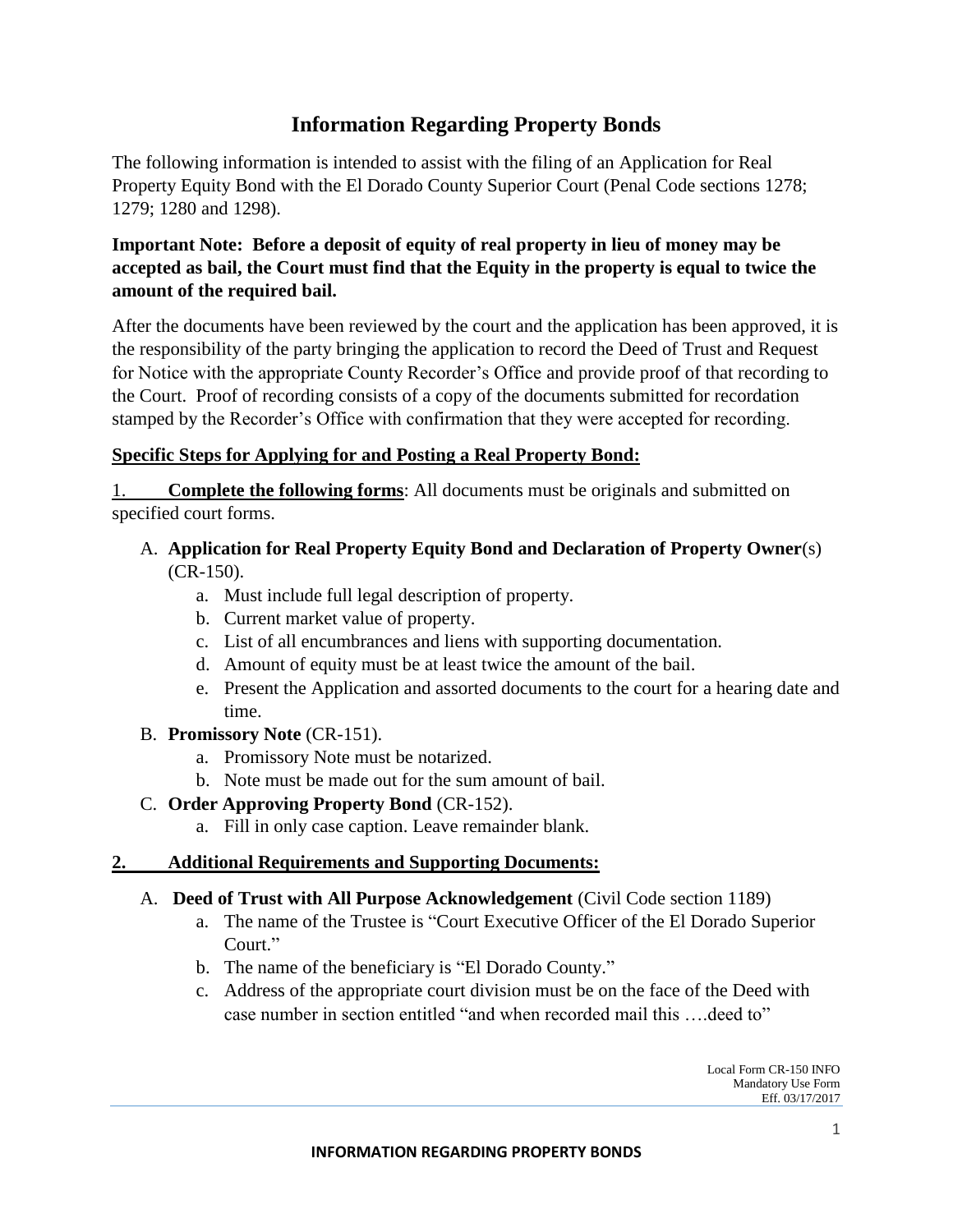### **B. Current Appraisal**

- a. Must show fair market value dated within 6 months prior to the hearing.
- b. Appraiser must be certified by the State of California Office of Real Estate Appraisers.
- c. The Appraiser's license number must be on the appraisal.

# **C. Preliminary Title Report**

- a. Must be from a California title company.
- b. Must be dated within 30 days prior to the hearing.
- c. All property taxes must be paid.
- d. A Lot Book Report or Property Profile is not acceptable.

# D. **Proof of Insurance on property** (fire)

- a. Fire insurance is required covering the replacement value of any structures or other improvements on the property. This requirement will be waived where the site value is more than  $\frac{1}{2}$  of the property value. If the property is a single family dwelling a copy of the declarations page of a homeowner's policy is acceptable proof of insurance. In the case of a condominium, the declarations page of the policy for the condominium complex will be required.
- b. The County of El Dorado must be named as an additional insured on all required policies.
- E. **Request for Notice** (Civil Code section 2924b)
	- a. Must be notarized.

### **F. Proof of Personal Service**

- a. You must personally serve a copy of the filed Application and all supporting documentation on the District Attorney and County Counsel fifteen days prior to the hearing.
- b. You must submit the Proof of Personal service to the court for filing prior to the hearing.

# **3. Hearing**

At the hearing, you must prove that the property has not been encumbered between the date of the Title Report and the Date of the hearing. The court will decide the sufficiency of the proof upon any objection raised by the County or the District Attorney.

# **4. Recording**

If the property bond is approved, the Order will be signed. The Deed of Trust, Certificate of Acceptance and the Request for Copy of Notice of Default and sale will be returned to you, along with a copy of the Order for Recording. It is YOUR responsibility to record the Deed of Trust, Certificate of Acceptance and Request for Notice with the County Recorder's Office in the

> Local Form CR-150 INFO Mandatory Use Form Eff. 03/17/2017